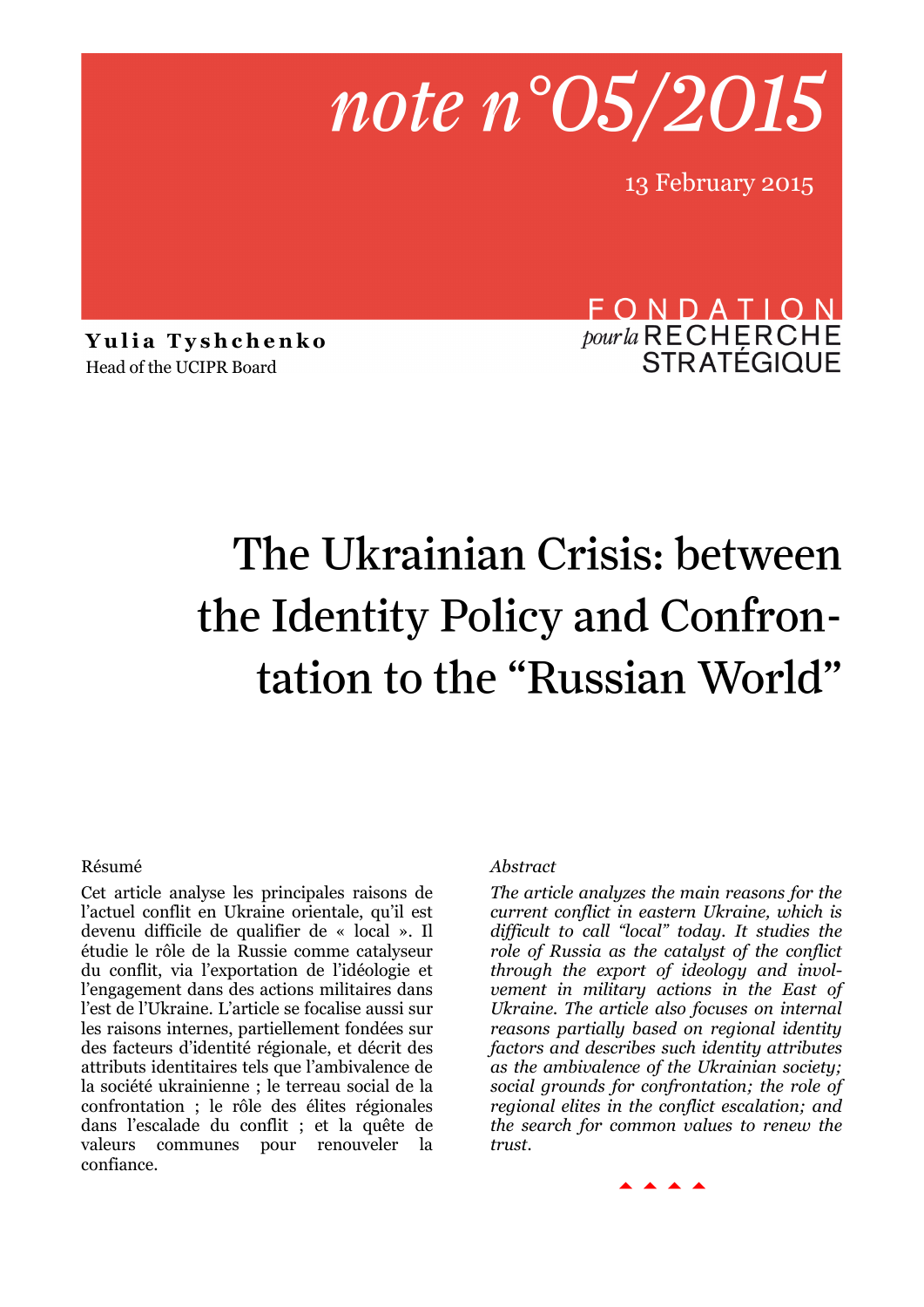The article analyzes the main reasons for the current conflict in eastern Ukraine, which is difficult to call "local" today. It studies the role of Russia as the catalyst of the conflict through the export of ideology and involvement in military actions in the East of Ukraine. The article also focuses on internal reasons partially based on regional identity factors and describes such identity attributes as the ambivalence of the Ukrainian society; social grounds for confrontation; the role of regional elites in the conflict escalation; and the search for common values to renew the trust.

## **Ukraine: challenges for identity**

The illegal annexation of Crimea by the Russian Federation and the war in the East pose challenges faced by Ukraine on the 23rd year of its new history. So far, Ukraine has been one of the rare CIS countries without military conflicts. In the mid-1990s, Ukraine could cope with the Crimean crisis and defeat separatism on the peninsula. Yet, the current events threaten the people's life, vital reforms, and the very existence of the country and its sovereignty. It is more than difficult to predict the consequences of the conflict in eastern Ukraine and the possibility of Crimea's return. Despite the internal roots of the conflict in the East, there are also external factors. A very significant one is support for separatism in Donbass on the part of Moscow officials. The support is expressed in the form of open military assistance; there is massive propaganda of the separatist actions, hybrid war. Hence, one of the country's key goals is finding a common political identity and its elements that would unite the nation.

Ukraine's need for reconciliation, common values and existence patterns, a clear-cut identity policy and humanitarian reforms, which would ensure unity in diversity along with comprehensive political reforms, is obvious. There are grounds for this in multicultural Ukraine. Ukrainians in different regions are united by their perception of the country as their Motherland. Almost 90% of citizens of the eastern, western and southern regions identify Ukraine as their Motherland regardless of regional and ethnic factors. These figures have remained nearly the same for many years. Specifically, in 2007, 99.5% of Ukrainians saw themselves and their future within Ukraine; 65.5% of respondents were convinced that differences between the regions would not lead to the country's disintegration; 61.9% of pollsters disagreed that western and eastern Ukrainians are two

different peoples (only 6.4 % of pollsters supported this idea)<sup>1</sup>.

In 2014, after the Maidan events and actually at the moment of Crimea's annexation, sociological surveys have demonstrated almost identical data. Specifically, the overwhelming majority of the population (89%) – from the West  $(97%)$  to the Donbas  $(89%)$  – perceives Ukraine as their Motherland2.

Sociological surveys have also demonstrated the mythologization of theses about the dominating doctrine of separation from Ukraine allegedly prevailing among the Donbas residents. According to data of the sociological survey conducted in March 2014, *the absolute majority* of Ukrainians in the western (94%), central (82%), eastern and southern regions *does not support* the idea of separation of the southern and eastern regions from Ukraine and their annexation to Russia3. Yet, 52% of Donbas residents are against this idea, whereas 27% of respondents share it, which is almost three times higher compared to eastern (without Donbas) and southern Ukraine (11% and 10% respectively).

After Maidan, the number of patriots has grown. Now, 86% of pollsters believe themselves to be patriots4. 50% of respondents identify themselves as patriots, another 36% of respondents say they are rather patriots. 6% of Ukrainians feel that they are not patriots and 8% of pollsters cannot say for sure. In general, the number of people relating themselves to patriots has grown from 81% to 86% in the past year and from 76% to 86% as compared to 2010. At the same time, the number of those who are not patriots has decreased by nearly two times (from 15% in 2010 to 6% in 2014).

This indicates the broader social mobilization against the background of the domestic conflict and undeclared war with Russia on the one hand, and raises the issue of understanding of patriotism and common vision of Ukrainians for the country's future on the other hand.

<sup>1.</sup> Data of the sociological survey on "Identity of Ukrainian Citizens: the State and Changes" carried out by the Razumkov Center, May-June 2007.

<sup>2.</sup> http://dif.org.ua/ua/polls/2014\_polls/chi-vlastiviukraincjam-nastroi-separatizmu\_-.htm

<sup>3.</sup> http://dif.org.ua/ua/polls/2014\_polls/chi-vlastiviukraincjam-nastroi-separatizmu\_-.htm

<sup>4.</sup> Dynamics of patriotic sentiments, Rating sociological group, August 2014, [http://ratinggroup.com.ua/](http://ratinggroup.com.ua/upload/files/RG_Patriotyzm_082014.pdf) [upload/files/RG\\_Patriotyzm\\_082014.pdf](http://ratinggroup.com.ua/upload/files/RG_Patriotyzm_082014.pdf) Patriotism is defined as the feeling of pride for the country, the feeling of involvement.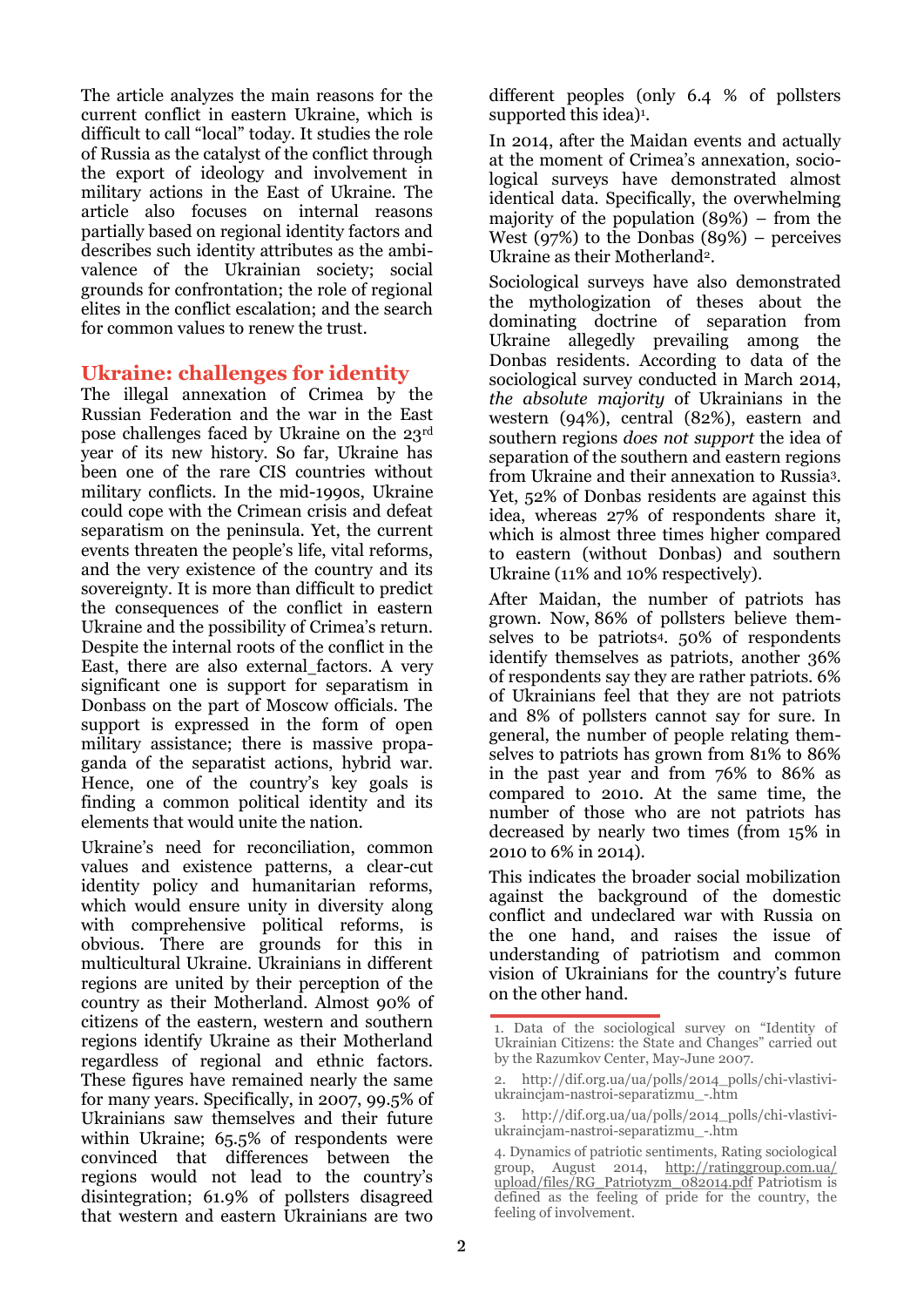It has to be mentioned that however paradoxically, the issue of European integration could become a consolidating factor. Say, if the problem of Ukraine's European choice is submitted for a referendum, 54.5% of respondents would support EU membership compared to 23.9% of pollsters who would favor the accession to the Customs Union5. In the Donbas, this figure would be much lower although even there the general vector is towards the European Union.

Ironically, citizens from different regions are consolidated by socio-political apprehensions. One of them is the crisis of trust in political institutions. Residents all over Ukraine stress the following risks: low living standards, corruption, absence of social lifts, poverty and unemployment (only 59.2% of the able-bodied Ukrainians aged 15-70 are employed), social polarization, absence of social security and opportunities to secure the future of their children, and economic stagnation.

Western Ukrainians consider European integration and the elimination of authoritarian trends to be a way out, whereas residents of the eastern regions prefer to rely on ties with Russia, nostalgia for the Soviet past and usual rules of the game and interpret the loss of Soviet symbols as a threat to their regional identity<sup>6</sup>. The search for common values should also be based on the development of democracy and the fight against corruption. The success of the formation of a political nation depends, to a large extent, on finding a social compromise on social norms, standards and legitimacy of the power as well as on parallel processes of the country's democratization and creation of a consolidated democracy, which poses a challenge in split societies.

## **Conflict catalysts: from geopolitics to identity**

Contradictions in the partially split Ukrainian society could be seen since the very moment of Ukraine's independence, although they have not entailed sharp conflicts or been destructive in nature over 23 years of the new Ukrainian history. So, what has served as a

catalyst, what is the role of internal and external political factors? Answers to these questions will be asked and studied for long both in Ukraine and abroad.

Yet, the theses reproduced in the Russian discourse and disseminated outwards – such as the violations of the rights of Russians in Ukraine or Maidan as a U.S. project – are not the real reasons for the conflict.

### **External factors**

It is also a mistake to consider the conflict in eastern Ukraine to be domestic, as interpreted by official Moscow. Today, there is evidence that Russians have been taking part in military operations in some Donbas cities and towns and that the Russian Federation has been providing weapons. Besides, many leaders of the so-called Donetsk People's Republic (DPR) or Luhansk People's Republic (LPR) are Russian citizens closely involved in the Transdniestrian conflict earlier on.

To a large extent, the current conflict has been hastened by Russia's interference and its articulation of the "Russian world" (*russkiy mir*) concept in the direct and ideological sense (distinct Russian civilization, values of commune, state, history, religion), consequences of curtailment of democracy under Victor Yanukovych multiplied by the geopolitical accents of Russia in building a common Eurasian political and humanitarian space, formation of a joint Eurasian economic space that also stipulated joint cultural space. In this game, Ukraine and some post-Soviet countries have been viewed by Russia exclusively as objects of political influence to be located in the sphere of interests of the former Russian Empire.

Also, one of the reasons are Russian domestic problems, i.e. efforts to divert attention of the Russian society from social and economic problems, the deficit of democracy and to increase the popularity of Russia's ruling elite and of Vladimir Putin as 'the collectors of Russian lands'.

There are a number of other reasons for the current crisis of relations between Ukraine and Russia, which has attributes of not only a local, Ukrainian conflict. Actually, the Russian Federation is trying to revise the results of the Cold War. The Russian media and Russian propaganda portray this as a sort of revenge, getting up from one's knees, desire to make others respect Russia, the way this had been in the past. The situation in post-Soviet countries has traditionally been considered through the

<sup>5.</sup> http://www.depo.ua/rus/politics/prozapadnyenastroeniya-rastut-v-nato-uzhe-hotyat-40-ukraintsev-- 26062014134300

<sup>6.</sup> See, for example, the works of Mykola Riabchuk: "Two of Ukraine", 2004 [http://www.ji](http://www.ji-magazine.lviv.ua/dyskusija/arhiv/ryabchuk.htm)[magazine.lviv.ua/dyskuija/arhiv/ryabchuk.htm,](http://www.ji-magazine.lviv.ua/dyskusija/arhiv/ryabchuk.htm) DONBAS ethno-political dimension [http://](http://www.ipiend.gov.ua/img/monograph/file/donbas_181.pdf)  $www.ipiend.gov.ua/img/monograph/file/$ [donbas\\_181.pdf,](http://www.ipiend.gov.ua/img/monograph/file/donbas_181.pdf) 2014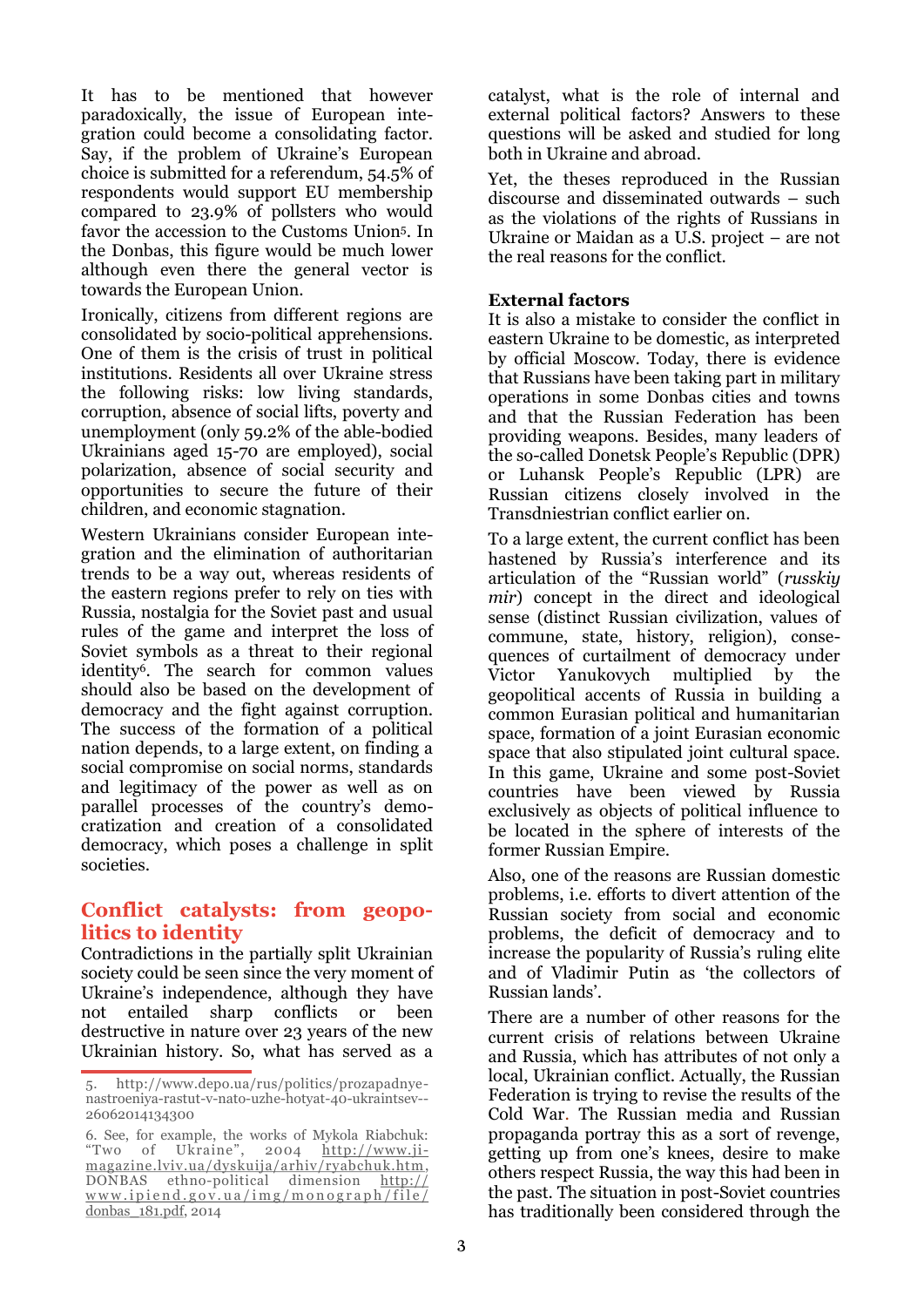prism of Russian geopolitical interests – ranging from fears of Russian elites for security caused by NATO's enlargement to the East to economic apprehensions, e.g. the signing of the Association Agreement by Ukraine. This policy has lasted for more than 20 years, which poses risks of instability and further escalation of tensions at the borders of the EU. Even these very borders are not safe according to some statements by Russian Slavophiles such as the ideologist of "the Russian world", Aleksandr Dugin, who speaks about the anti-European revolution and a common Russian space "from Lisbon to Vladivostok"<sup>7</sup> . Vladimir Putin has made it clear that the Russian identity is completely opposite of the western: it is a conciliar identity with the emphasis not on the individual but on the nation as the organic, spiritual and historical whole. It is the subject of history.

The insufficiently tough reaction of international institutions towards the Russian "effort" in Georgia in 2008 has led to the situation in Crimea and eastern Ukraine. And it is obvious that by no means this is the end of the conflict.

It has become possible to implement the above scenario of the Russian Federation in Ukraine in view of the acute internal contradictions (identity factors), regional specificities and their perception. By the way, a special mention has to be made about reconfiguration in sociology of the traditional main regions of the country and their increase to five. This has occurred, according to respondents, because of 'the separation' of the new/old Donbas region, which makes it impossible to apply the West-Center-North-Southern East scheme traditionally used in analysis over the past ten years.

#### **Internal reasons**

The centuries-old absence of statehood and Ukraine's having been a part of different states (those often at variance) could not but tell upon the collective consciousness, identity phenomenon and regional identities.

At the social level, such ambivalence has lain in traditional (on the post-Soviet space) views of the same social groups on the market development, government paternalism, European integration and accession to the Russia-Belarus alliance. The population of different

regions has slightly different views on the memory, language and foreign policies as well as on the integration into the EU or NATO. 64% of respondents support Ukraine's EU membership, 17% - Customs Union membership, 19% are undecided. Starting with April 2014, the number of EU supporters is growing (from 55% in April to 64%) and simultaneous decrease in the number of the Customs Union supporters (from 24 in April to 17%). Majority of respondents in the West, North, Center and East support the EU membership. Only in Donbas majority supports the Customs Union membership.

If a referendum on NATO membership were to be conducted today, half of the respondents (51%) would have voted in favor, 25% against. The remaining 25% are either undecided or would not have taken part in such a referendum. Starting with April of this year, the number of NATO supporters has been on the constant rise. The highest level of support was recorded in November (from 40% in April to 51%) and the number of opponents has been decreasing simultaneously (from 46% in April to 25%). NATO membership enjoys the most support in the West, North and Center. In the East the numbers of supporters and opponents are about equal, and in the South and Donbass the number of opponents is bigger<sup>8</sup>.

Different public opinion surveys demonstrate that residents of the western regions are more inclined to share the values of democracy and freedom, social activity, and dominance of the country's integrity over the regional needs (such preferences were underscored in the western regions compared to eastern ones as early as 2004). Meanwhile, the population of eastern Ukraine (the Donbas region) is more conservative and has more trust in people. In the Donbas, individual social apprehensions have grown into social fears and triggered off the conflict – the Ukrainian Vendée, if the historical allusions are suitable in this respect.

In 2014, the above contradictions have become acute in the regional dimension. For instance, in western and central Ukraine, every fifth-sixth respondent agrees with the presence of deep contradictions potentially provoking the country's split, whereas in the eastern and southern regions, this opinion is shared 2-3 times more often. In the Donbas, the number of such Ukrainians in April has constituted 58%. Although these different

<sup>7.</sup> Greater Europe from Lisbon to Vladivostok,<br>Aleksander Dugin, http://www.komitet.net.ua/ Dugin, http://www.komitet.net.ua/ article/61673/

<sup>8.</sup> http://ratinggroup.com.ua/products/politic/data/ entry/14117/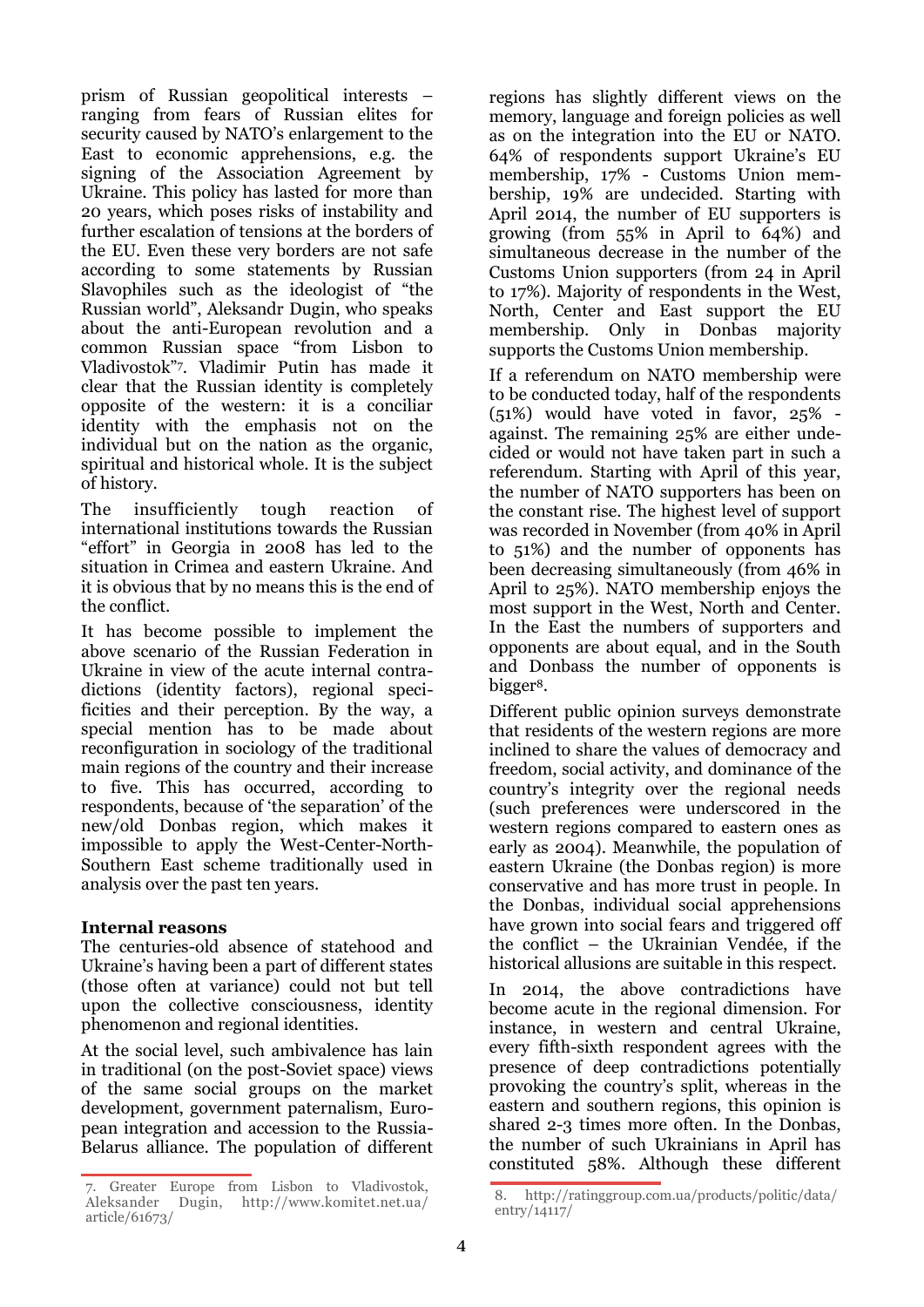sentiments, contradictions and negative regional stereotypes have existed throughout the whole history of Ukraine's independence, they had never ended in irreconcilable conflicts and confrontation.

Another factor of the conflict in the East is its stimulation by eastern political elites affiliated to the Party of the Regions and the Communist Party of Ukraine. After the stunning collapse of the Yanukovych regime, they have sensed a threat to their political predominance and sources of super-profits. If Ukraine could in many ways be considered a façade democracy, there were, especially after 2004, civil society institutions, relatively independent media and different political centers of influence. The presidency of Victor Yanukovych was marked with the curtailment of democracy, actions based on the principle of winner-takes-it-all and total orientation towards the group in power close to "the Family".

Besides, in some cases, the role of regional politicians has been rather controversial as they stimulated the conflict and separatism while simultaneously attempting to present themselves as peacemakers and thus increase their political popularity in the eyes of the new Kyiv authorities in order to get additional political and economic influence. This tendency is observed today.

The conflict in the Donbas has been caused, among other things, by the social factor. The Donbas makes up 9% of Ukraine's territory with 15% of its population and 16% of its GDP. Yet, corruption has turned it into the most subsidized region of the country: last year, the region's proceeds amounted to UAH 8.2 billion, whereas subsidies were estimated at UAH 22.5 billion. Parallel to this, the region was de-industrialized: the closing of enterprises, social lumpenization, cultivation of the culture of poverty and lawlessness. Hence, another reason for the conflict lies in social aspects. Unemployment in Donetsk oblast is higher and in Luhansk it is clearly lower than average unemployment in the country, and in 2013 it comprised over 8% (based on ILO methodology)9. Besides, the Donbas has been historically oriented towards economic ties with the Russian Federation and nostalgia for the Soviet past, the denial of which is perceived as a threat to the regional identity. Furthermore, political elites have actually respective sentiments and used socio-regional

9. http://www.ier.com.ua/files//publications/ Policy\_Briefing\_Series/TN\_04\_2014\_ukr.pdf

and identity apprehensions to mobilize Donbas voters for elections, often acting on the basis of the "us and them" paradigm. A civil society has not been developed in the region, being represented instead by a quasicivil society intertwined with politicaloligarchic groups maintaining the poverty and uncertainty in the Donbas and successfully exploiting it for the purpose of political mobilization.

As a rule, such scenarios play an important role in political rhetoric and political technological schemes like "the division between us and them". Specifically, one of many multidimensional strands of political rhetoric is that in the country, there are regions with completely opposite visions of the future, geopolitical orientations, opinions on historical events, language, cultural and social values. This is the issue of distorted national identity. At the same time, the issue of shaping a common national identity and its regional dimensions in today's Ukraine is multifaceted. The specific "division" line is drawn in the social consciousness rather than along the Dniepr river and depends not so much on ethnic identity as on age, influences, opinions, language and cultural traditions cohabitating in the social consciousness. The symbolic 'border' lies along the line of value and worldview orientations typical for such a specific community as the Soviet people, which was formed under the USSR and which is now attempting to reproduce itself in contrast to the Ukrainian political nation, which is at the stage of formation.

## **Russia, language and the "Russian world" in the Ukrainian context**

It is possible to discuss the real reasons for the current situation in Ukraine but it is obvious what factors have *not* caused the conflict. Specifically, these are violations of the rights of Russians in Ukraine or Russian-speaking Ukrainians. This thesis is actively used by Russia as a reason for its interference though in fact, it is nothing but a myth of the information war. Nevertheless, the language issue is a very important identity indicator in the country.

It has to be remembered that by its ethnodemographic structure, Ukraine belongs to multi-ethnic societies  $(77.8\% - \text{the national})$ majority and  $22.2\%$  - national minorities). At the same time, Ukraine's multi-ethnicity is rather relative as according to data of the 2001 National Census, ethnic Russians constitute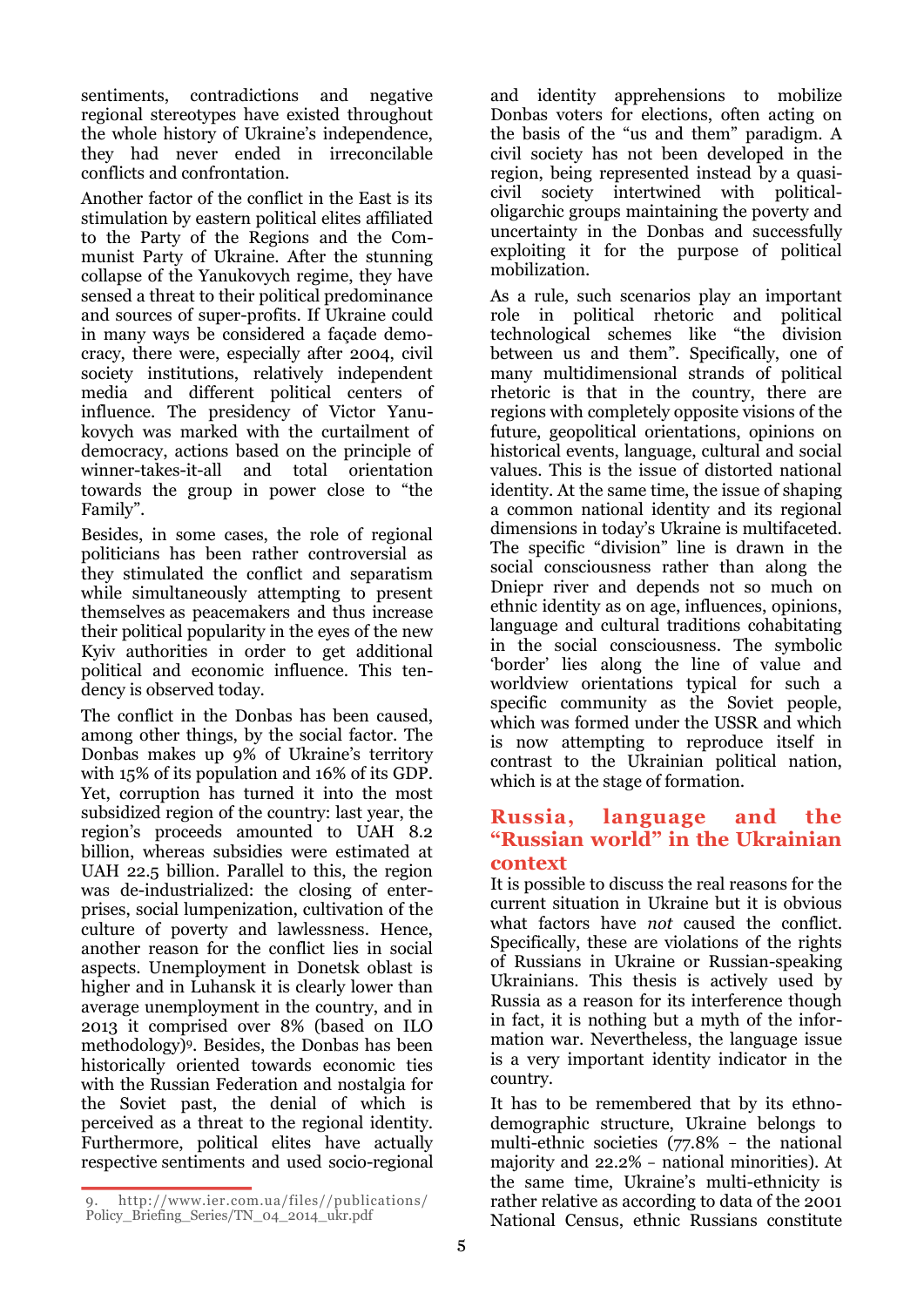the lion's share of national minorities (77.8%) and make up 17.2 % or about 8 million of the total population of Ukraine. The share of other minorities amounts to about 4.5% of the population. The regional dimensions of Ukraine's ethnic composition have specific features, e.g. in Crimea, Ukrainians and Crimean Tatars compose only 24% and 13% of the population respectively.

Until recently, the attitude of ethnic communities towards each other has been measured by the level of socio-cultural distance (the so-called Bogardus scale). The results of annual sociological studies carried out by this method give reasons to state that the social distance between ethnic groups in Ukraine has been the same for long and that, at least, the largest communities permanently residing in the country are willing to participate in close contacts with members of other ethnic groups. As for ethnic Russians, they have always been in the area of comfort and respect in Ukraine.

Hence, the conflict is not based on ethnic or language self-determination. By the way, according to data of the 2014 sociological surveys, 56.5% of pollsters support Ukrainian as the only national language and the free use of Russian. 37.6% of respondents are not against the option to have two national languages, Ukrainian and Russian10.

Russia has raised the issue of the Russianspeaking population since the time of the Kuchma administration in the late 1990s and it never resulted in conflicts. The language situation is rather heterogeneous as there are three mega-language groups in the country: Ukrainian-speaking Ukrainians, Russianspeaking Ukrainians and Russian-speaking Russians. The 2001 National Census indicates that over 5.5 million ethnic Ukrainians consider Russian to be their mother tongue. Actually, they all live in cities and towns. It has to be mentioned that in the eastern and southern regions, the Ukrainian-speaking population is "a minority in the minority".

According to data of the 2001 National Census, Russian is the mother tongue for 1,612,243 out of 2,744,149 residents of the Donetsk region (58.75%) and 727,403 out of 1,472,376 Ukrainians residing in the Luhansk region (49.4%). In the Kharkiv region, the situation is slightly different: only 528,914 out of 2,048,699 Ukrainians or 25.82% consider Russian to be their native language.

Russian President Vladimir Putin has recently pointed out that Russia will always defend ethnic Russians in Ukraine and Ukrainians. Yet, Russia's invasion and annexation of Crimea have also been justified by the need "to defend Russians", notwithstanding the absence of objective reasons for and threats to the Russian majority in the Autonomous Republic of Crimea (ARC). At that time, Russian news agencies and pro-Russian politicians have constantly referred to the abolition, by the Verkhovna Rada of Ukraine, of the law "On the Principles of the State Language Policy", which gave Russian the regional status in 12 Ukrainian regions, as a threat to the Russian language. However, the President of Ukraine has not signed the bill and the law.

It has to be mentioned that at the moment of Crimea's annexation and, besides, under the Constitution of the ARC, the Russian language had official status and there were more than 600 secondary schools offering tuition in Russian, 6 schools providing instruction in Ukrainian and 16 secondary education institutions with the Crimean Tatar language of education.

After Crimea's annexation, Ukrainians and Crimean Tatars have become the most vulnerable groups. The latter are often called "Tatars of Crimea" in the Russian official discourse, which actually denies the fact that they are the indigenous people of the peninsula, whereas Ukrainians are being repressed and practically ousted from Crimea. Today, no first grader in Crimea will study in Ukrainian for all Ukrainian gymnasiums have been switched to the Russian language of tuition.

As demonstrated by sociological surveys, notwithstanding theses about threats to the Russian language or rights of the Russianspeaking population in Ukraine, 71.5% of respondents polled in the 8 Ukrainian regions have negatively answered the question **"**Do you believe that the rights of the Russianspeaking population are being restricted in Ukraine?" The Donetsk region traditionally takes the lead in the number of those who have given positive answers, (39.9%) followed by the Luhansk (29.5%) and the Kharkiv  $(24.8%)$  regions<sup>11</sup>.

<sup>10.</sup> Most Ukrainians support a common national language, European integration and unitary state but oppose the accession to NATO (data of sociological poll, 22 April, 2014).

<sup>11.</sup> http://www.razumkov.org.ua/ukr/news.php? news\_id=466The opinion poll has been conducted by the Kyiv International Institute of Sociology (KIIS) on 10-15 April, 2014. 3,232 respondents aged 18 and above from 160 localities of the 8 southern and eastern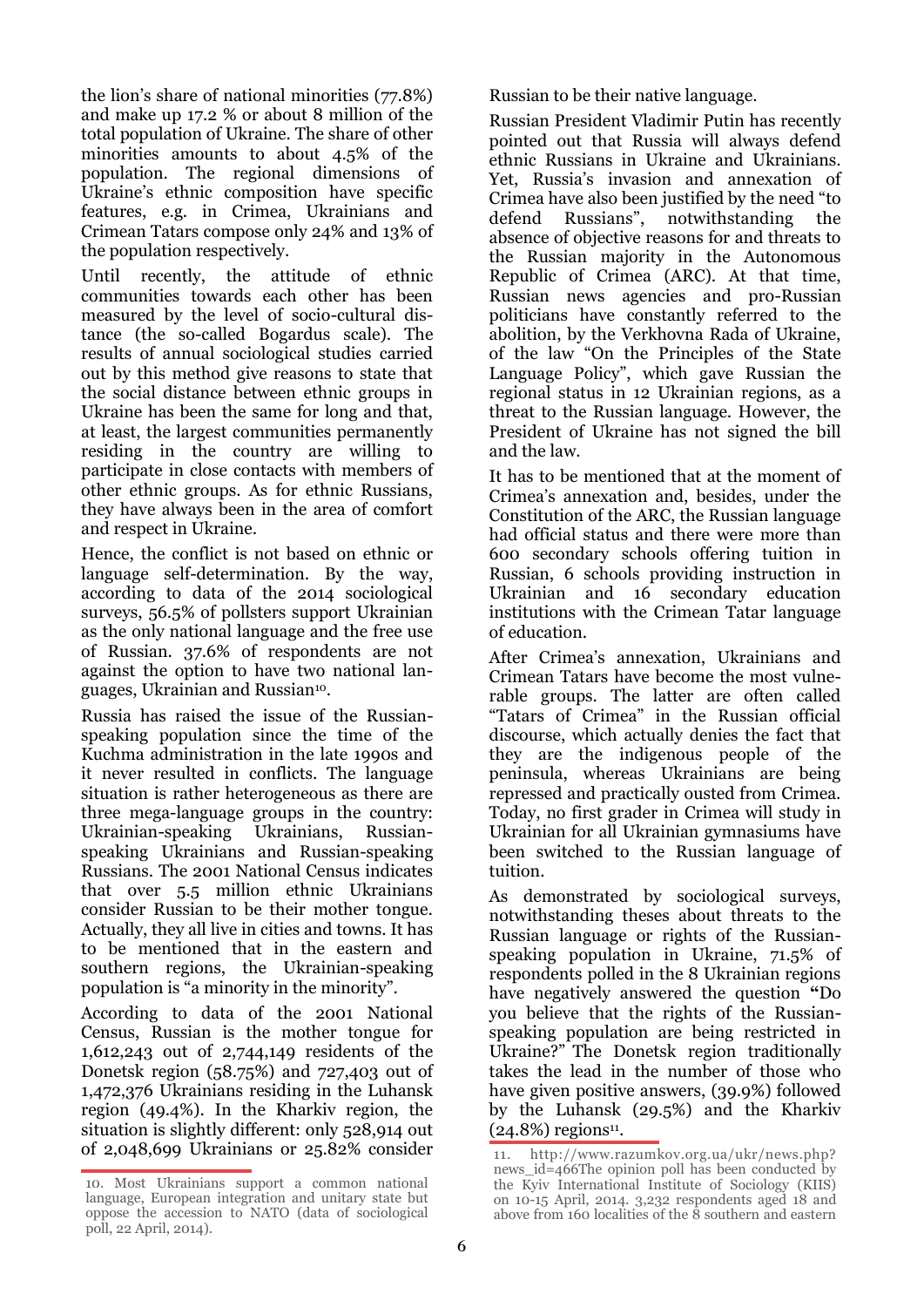About one half of pollsters (49.9%) doubt that Russia defends the interests of Russianspeaking citizens in the Southern East of Ukraine, whereas another half is divided between those who hold the opposite opinion (32.6%) and those who hesitate to answer (16%). 47% and 44.2% of Ukrainians in the Donetsk and Luhansk regions respectively say they need Russia's help, whereas 53% of Ukrainians in the Kharkiv region do not require any protection at all. As for the share of citizens who are forcible protection, the above regions are followed by the Dnipropetrovsk – 65.6%, Zaporizhzhya – 53.3%, Mykolaiv – 71.5%, Odessa – 52.3% and Kherson regions – 61.1%.

The conflict in Ukraine does not have features of the one against Russians or Russianspeaking Ukrainian citizens. Moreover, the conflict performs a consolidation function for Ukrainians irrespective of their ethnic or language identity. Numerous examples of criticism against the war in the East and the Russian policy on the part of Russianspeaking Ukrainians are being reported.

In contrast to information on "Novorossiya" highlighted in the Russian media, the conflict in the East is not viewed from the ethnic angle in Ukraine. Moreover, in the East as well as in Russian-speaking Kharkiv, Dnipropetrovsk and Odessa, i.e. regions which Vladimir Putin would like to annex to Novorossiya, the situation is completely different compared to that in Donetsk and Luhansk. No negative attitudes towards Russians are reported in Russian-speaking Kyiv as well.

Yet, the undeclared war between the Russian Federation and Ukraine amends the mutual perception of citizens. Specifically, Ukraine's attitude towards Russia and the Russian population's attitude towards Ukraine have considerably deteriorated recently. Yet, the

attitude of Ukrainians to Russia is better than that of Russians to Ukraine. The share of Ukrainians positive about Russia has sharply reduced from 78% in February to 52% in May 2014. At the same time, the share of Ukrainians negative about Russia and Russians has almost tripled (from 13% in February to 38% in May 2014).

In turn in Russia, the share of Russians with a positive attitude towards Ukraine has dropped by almost two times, from 66% to 35%, whereas the Russians with a negative attitude has increased in the same period from 26% to 49%. Besides, as reported by the Levada Center, 69% of Russians support the leadership of the Russian Federation in the military conflict with Ukraine, 90% of Russian pollsters welcome Crimea's annexation to Russia and 86% of respondents believe the annexation to be the result of the free expression of the will of Crimeans<sup>12</sup>.

The above situation raises difficult questions and poses complex problems as to future attitudes between the two states and populations because the current conflict will definitely tell upon the mutual perception of Russians and Ukrainians for at least one generation.

However, these specific features political struggle and social factors would have not maintained the conflict (as well as the absence of opportunities for the dialogue and search for peaceful solutions), if it were not for external political factors. These catalysts include Russian influences and actions, propaganda, ideology and open military confrontation with Ukraine. In any event, all wars end in peace and despite the current extremely serious challenges going beyond the bounds of the local conflict, Ukraine is expected to go a long way in finding a compromise, carrying out reforms, building a consolidated democracy and approaching the EU.

# *Author*

Head of the UCIPR Board, Head of the Supporting Democratic Processes Program Ukrainian Center for Independent Political Research

# **Recently published**

- Morgane Farghen, « From proliferation to arms race Nuclear challenges in Asia », note n° 04/15, 2 February 2015

The opinions expressed in this text are the responsibility of the author alone

regions of Ukraine (Odessa, Mykolaiv, Kherson, Kharkiv, Luhansk, Dnipropetrovsk, Zaporizhzhya, and Donetsk) have been polled. The sampling error does not exceed 0.95%.

<sup>12.</sup> Dynamics of Ukraine's attitude toward Russia and Russian population's attitude toward Ukraine, Kyiv International Institute of Sociology